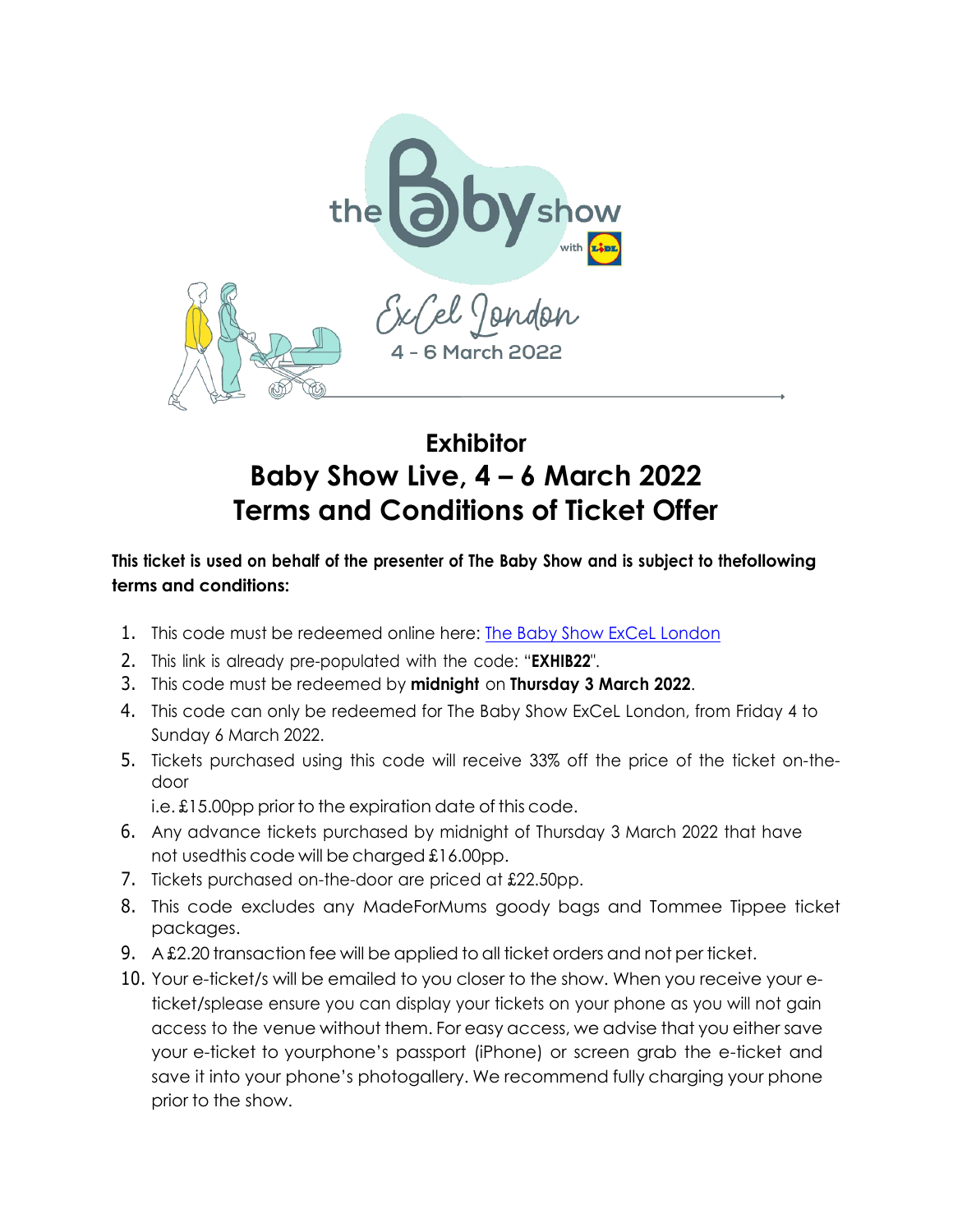- 11. Nobody will be allowed admission to this event without a valid ticket or pass.
- 12. For the safety of people at the event, the venue management and the presenter reservethe right to refuse admission and conduct security searches. Bag searches are in operations at ExCeL London.
- 13. All visitors should check their own temperature before leaving home to attend the event.Those with a high temperature should not attend.
- 14. Visitors will also need to verify your COVID-19 status. For the health and safety of all entrants, everyone attending the event will need to provide proof of their COVID-19 status as a requirement of entry. You will need to show evidence of it having been at least 2 weeks sinceyou received your full course of COVID-19 vaccination, anegative lateral flow test within 48 hours of arrivingatthe registrationpoint or proof of natural immunity following a positiveCOVID-19 test within the last 180 days.
- 15. Visitors must adhere to all additional measures put in place to comply with COVID-19 rules and guidelines. For further information please visit our [COVID19](https://www.thebabyshow.co.uk/excel/covid-19-health-safety) Health & Safety page.
- 16. Defaced or altered tickets or passes will become void and the holder will be refused admission.
- 17. Tickets are non-refundable and cannot be exchanged, transferred, or resold for commercial gain.
- 18. The presenter reserves the right to alter or vary the content or timing of the whole or any part of the event in circumstances beyond its reasonable control without any obligation to make any refunds or exchange tickets.
- 19. The presenter does not accept any responsibility for any loss or damage to person property brought to this event.
- 20. Visitors may be photographed, filmed, or recorded for marketing, broadcast or security purposes during the show. By attending the Show, visitors authorise such photography andrecording and permits the organisers to use their images, likeness, and voice for archival andpromotional purposes in any and all media, without liability, compensation, or credit.
- 21. Dogs are not permitted on the premises with the exception of guide, assistance, and hearing dogs.
- 22. Please check event details, timings, and carpark charges prior to travelling as these maybe subject to change. The organisers are not responsible for any delays due to travel disruptions.
- 23. Any complaints relating to the event should be made to the organisers promptly.
- 24. By attending The Baby Show (the Show), you do so entirely at your own risk. Clarion Events Ltd (the Organisers) shall not be liable for any injury, damage or loss to you, other than in respect of any injury or loss arising directly as a result of our own negligence. You agree to take full responsibility for your own safety, property, health,